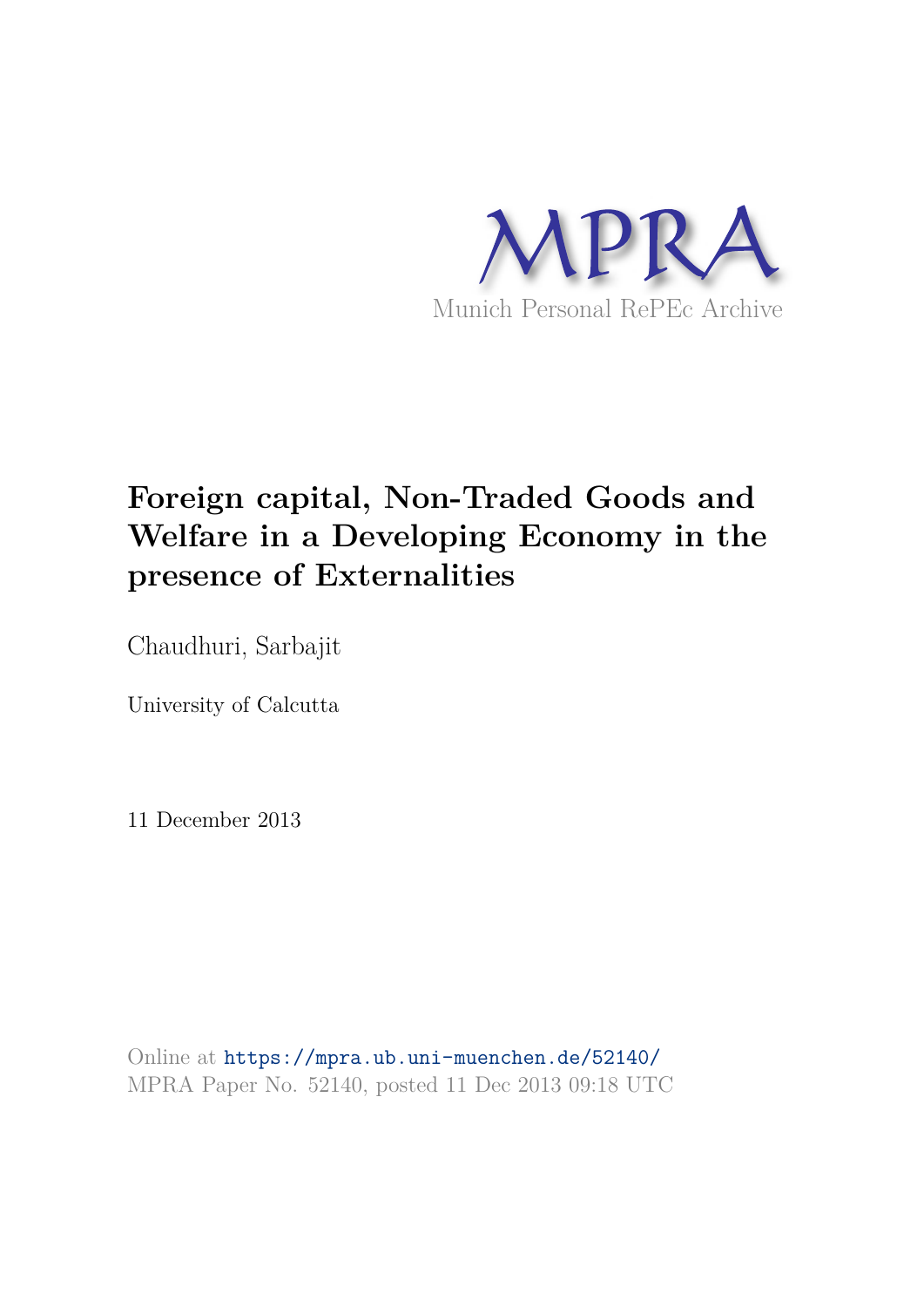# **Foreign capital, Non-Traded Goods and Welfare in a Developing Economy in the presence of Externalities**♠

## **Sarbajit Chaudhuri, Professor, Dept. of Economics, University of Calcutta**

**Address for communication:** Dr. Sarbajit Chaudhuri, 384/1, M.B. Road, Nimta, Belgharia, Kolkata 700 049, India. Tel: 91-33-2557-5082 (C.U.). (0) 98305-30963 (M). Fax: 91-33-2844-1490 (P). E-mail: sarbajitch@yahoo.com

## **(This version: 11 December 2013)**

**Abstract:** A three-sector, three-factor general equilibrium model is developed for a small open developing economy where an inflow of foreign capital generates externalities in the presence of a non-traded final commodity. There are two types of capital and the efficiency of labour depends positively on the consumption of the nontraded commodity. Effects of inflows of foreign capital on social welfare and human capital formation are examined. The analysis finds that while capital that is used in all the sectors may improve welfare; capital used specifically in the non-traded sector is likely to affect social welfare adversely. These results can at least question the desirability of allowing entry of foreign capital in the non-traded final good sector that emanates externalities.

**Keywords: Foreign capital, externality, non-traded good, social welfare, human capital formation, general equilibrium.** 

**JEL Classification: F18, O17, O33, Q56.** 

<sup>♠</sup> The author is indebted to an anonymous referee of this journal for his/her interesting and constructive comments on an earlier version of the paper. The usual disclaimer, however, applies.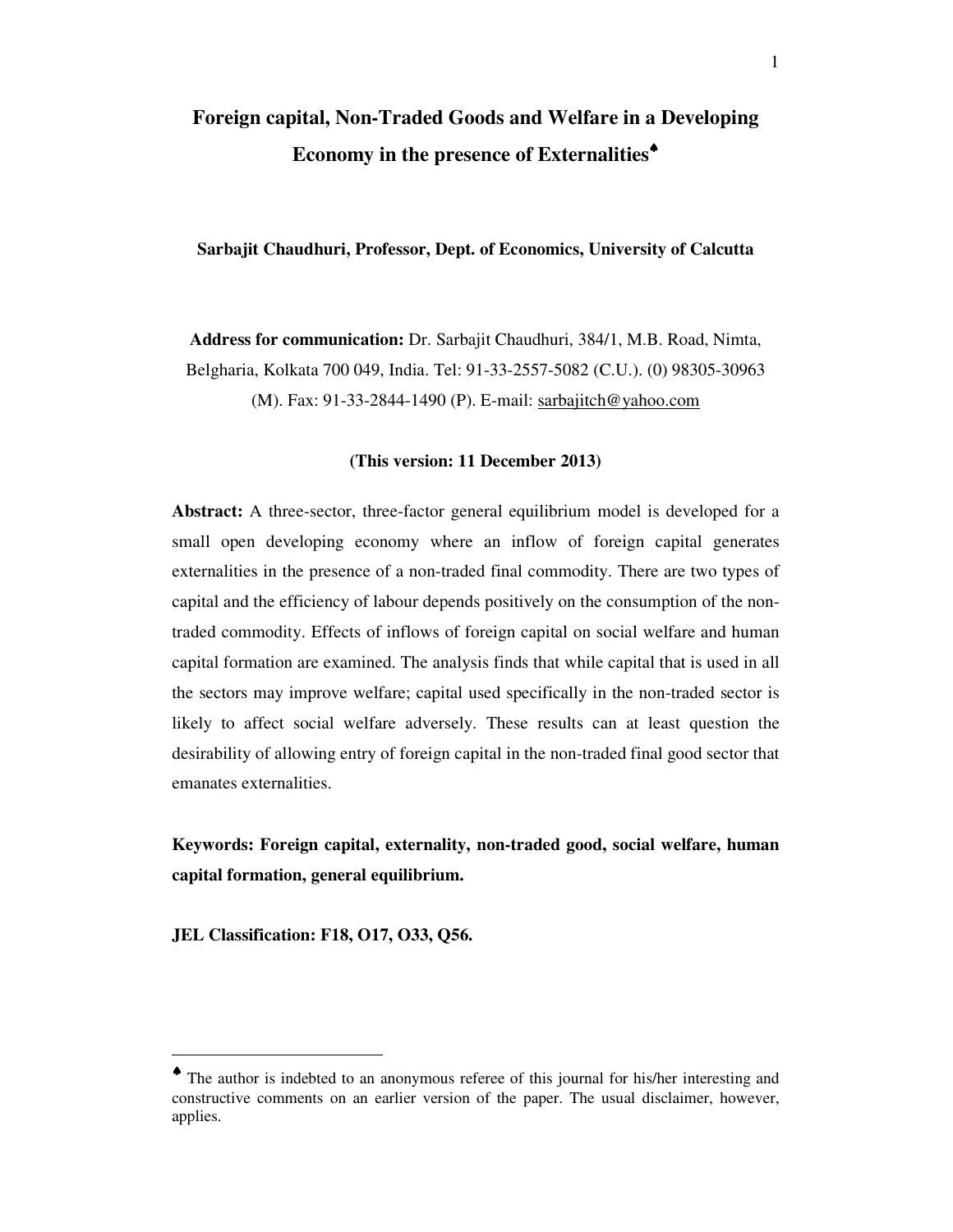# **Foreign capital, Non-Traded Goods and Welfare in a Developing Economy in the presence of Externalities**

#### **1. Introduction**

-

In a two-commodity, two-factor full-employment setting for a small open economy, an inflow of foreign capital with complete repatriation of foreign capital income does not change social welfare. However, in the presence of a tariff the result is different. Brecher and Alejandro (1977) have found that inflows of foreign capital are necessarily immiserizing if the import-competing sector is capital-intensive and is protected by a tariff. Here welfare is defined as a positive function of national income. An inflow of foreign capital leads to an expansion of the capital intensive importcompeting sector thereby cutting back the volume of trade further for a small open economy and moves it further away from the free trade situation, which is the optimal policy. In the literature, the Brecher-Alejandro proposition has also been re-examined in terms of three-sector full-employment models like Beladi and Marjit (1992a, 1992b) with the third sector being a duty-free zone.

As the developing countries are plagued by economic dualism of different types, factor market distortions and structural rigidities, some attempts have been made to analyze the welfare impact of foreign capital inflow using a Harris-Todaro (1970) framework**<sup>1</sup>** . For example, Khan (1982) has considered a mobile capital Harris-Todaro (HT) model with urban unemployment. A third sector, called an urban informal sector, which absorbs the unemployed urban workers at a low and competitive wage rate, has been introduced in the works of Grinols (1991), Chandra and Khan (1993) and Gupta (1997). The immiserizing result of foreign capital in the

**<sup>1</sup>** The introduction of labour market distortion in the form of unionized wage in the urban formal sector in an HT structure can in no way affect the welfare result relating to foreign capital due to a special property, called 'envelope property', implied by this framework. In an HT framework, the average wage of labour in the economy is equal to the rural sector wage. Once the rural sector wage remains unchanged, there is no labour reallocation effect on welfare due to foreign capital inflow, and therefore, results are similar to those obtained in a full-employment framework.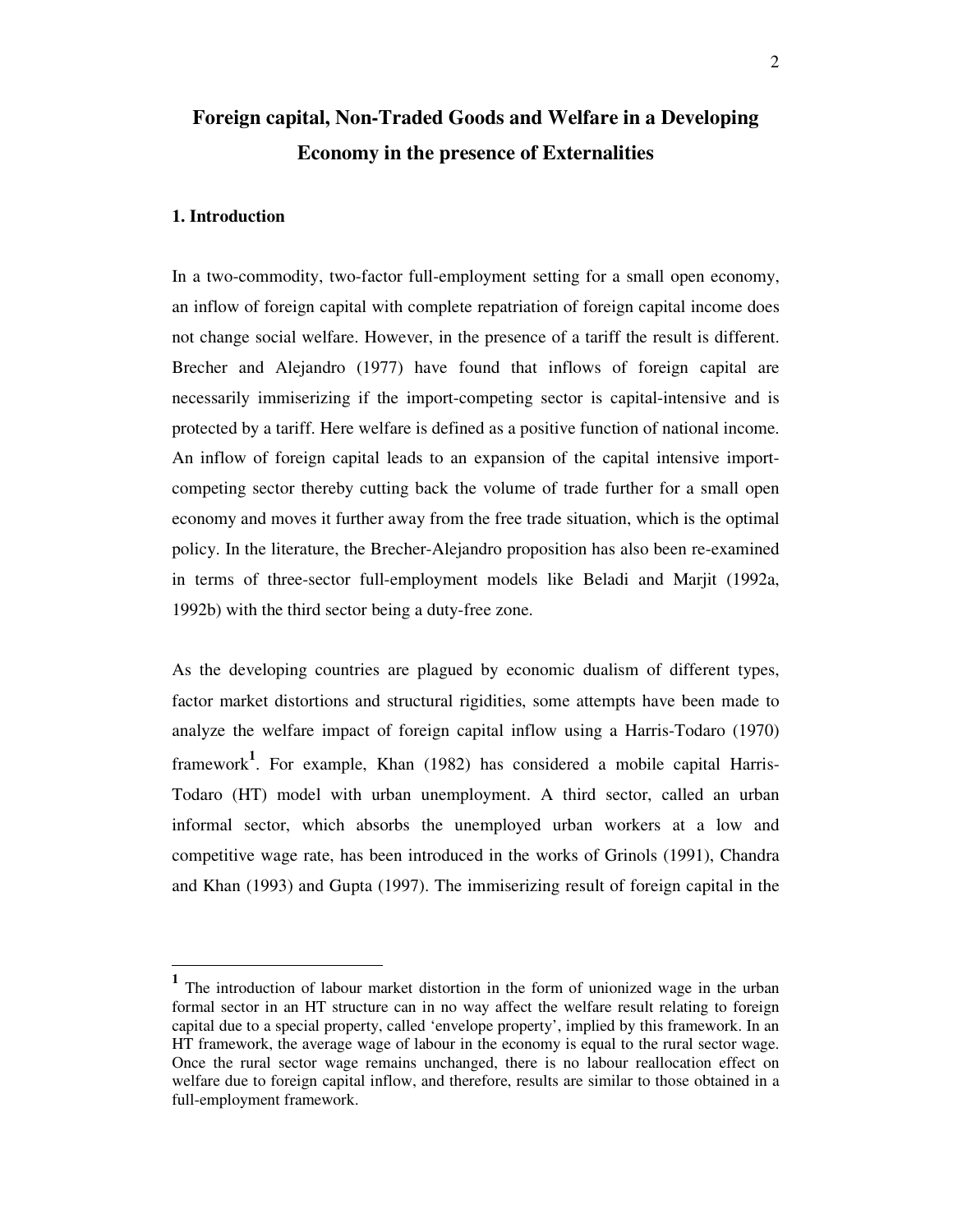presence of a tariff protected import competing sector has been found to be valid in general**<sup>2</sup>** despite the presence of an additional sector.

Many economists have now successfully been able to show that foreign capital might be welfare improving in the developing economies in several cases. The works like Marjit and Beladi (1996), Chaudhuri (2005, 2007) and Chaudhuri et al. (2006) have demonstrated how foreign capital might produce favourable effects on welfare taking into consideration some essential features of the developing economies e.g. existence of labour market distortion, presence of the vast informal economy and non-traded goods. In particular, as found in the works of Marjit and Beladi (1996) and Chaudhuri (2001a), if foreign capital is allowed to enter an intermediate good (internationally traded or non-traded) sector only, it may be welfare-improving. Besides, Chaudhuri  $(2005)$  has shown that even in a 2 $\times$ 2 full-employment structure with tariff and labour market distortions, an inflow of foreign capital may be welfare-improving. Also Chaudhuri (2007) has found that in an HT structure with agricultural dualism and a non-traded final commodity, it is possible to show that an inflow of foreign capital might improve social welfare.

A foreign direct investment (FDI) is often accompanied by transfer of superior technologies of production that raises the productivity of the workers in the capitalreceiving countries through externalities. There exists a large theoretical literature dealing with such aspects.**<sup>3</sup>** However, this literature has paid very little attention to analyzing the consequence of such an FDI-induced technology transfer on the welfare of the developing countries using the simple general equilibrium structure. Notable exceptions are, however, Chaudhuri (2001b, 2005) where an inflow of foreign capital is accompanied by transfer of technology that raises the efficiency of labour and hence the effective labour force in efficiency unit. In the former work social welfare worsens following an expansion of the tariff-protected, import-competing sector while in the latter welfare is likely to improve owing to an increase in aggregate wage

<sup>&</sup>lt;sup>2</sup> Grinols (1991) is, of course, a notable exception.

**<sup>3</sup>** See for example, Markusen (1995, 2002), Norback and Persson (2002), Neary (2002, 2003), Markusen and Venables (1999), Mattoo et al. (2004), Blalock and Gertler (2008) etc.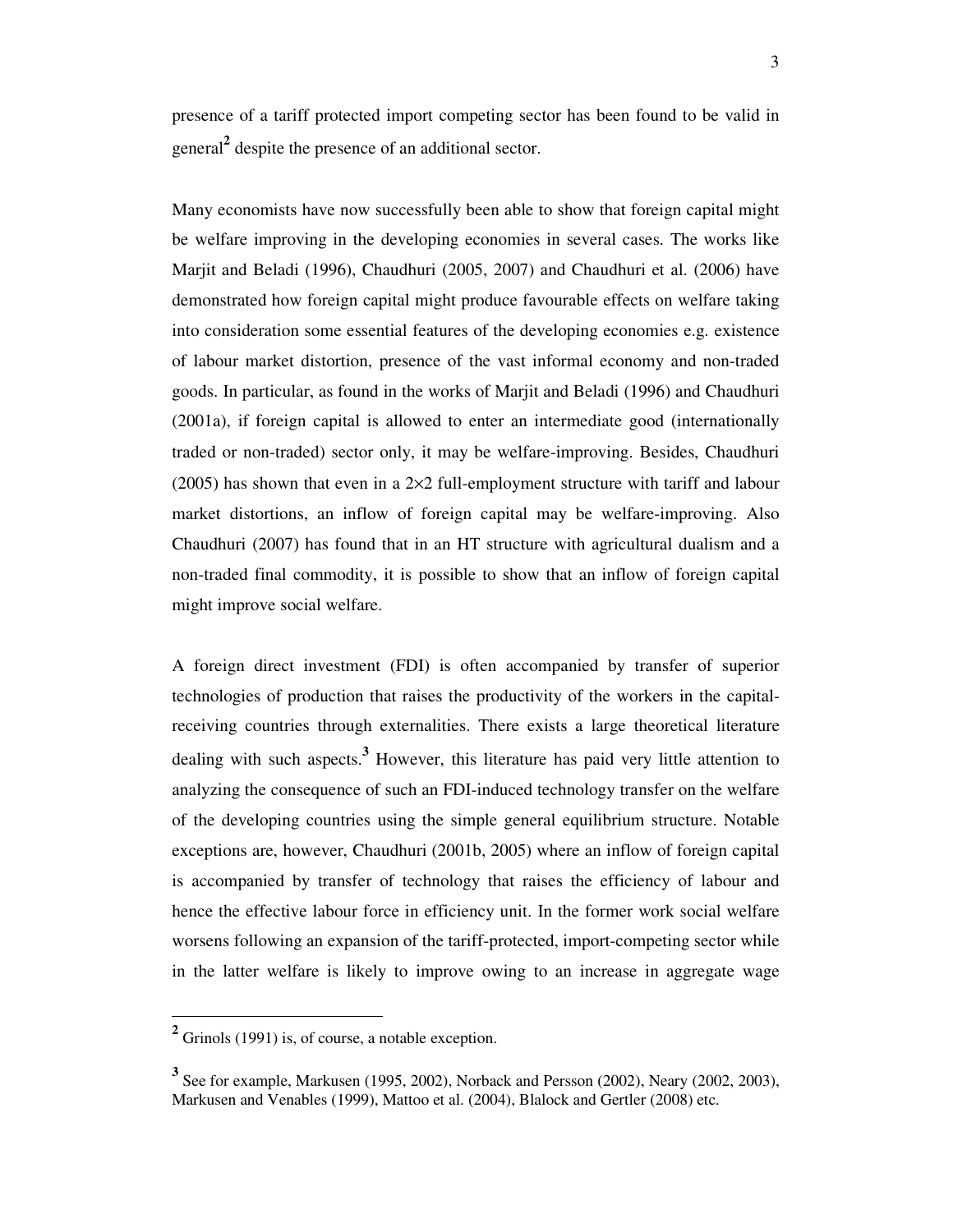income although the protected sector expands. However, externalities due to an FDI may well occur through changes in intersectoral composition of output even in the absence of any technology transfer. The present paper purports to analyze such a case where an FDI may expand a non-traded sector that produces a final good (services) whose consumption directly raises the efficiency of the workers. A three-sector, threefactor general equilibrium model has been developed. There are two types of capital, of which capital of type *K* is used in all the three sectors of the economy and capital of type *N* is specific to the non-traded sector. The possibility of welfare improvement through an FDI has been explored in the backdrop of a developing economy where there are tariff and labour market distortions.

The results of the analysis indicate that an FDI of capital of type N although raises the human capital endowment of the economy, may adversely affect social welfare under reasonable conditions. On the contrary, an inflow of foreign capital of type K is likely to be welfare-improving. Although these effects crucially hinge on different structural factors e.g. the degree of labour market imperfection, trade-related and technological factors, they can at least question the desirability of allowing entry of foreign capital in the non-traded final good sector that generates externalities. As the parameters of the model on which the results crucially depend are amenable to policy measures these have important policy implications for overpopulated developing countries with preponderance of factor market and product market distortions and a large non-traded final good (services) sector like healthcare.

#### **2. The Model**

We consider a small open developing economy consisting of three sectors: sector 1, sector 2 and sector  $G$ . Sector 1 produces an agricultural commodity  $(X_1)$  with labour ( *L* ) and capital of type *K* . Sector 2 uses labour and capital of type *K* to produce a manufacturing commodity  $(X_2)$ . Finally, sector G is a non-traded sector that uses labour and two types of capital,  $K$  and  $N$ , to produce a final commodity (services),  $X_G$ . It is assumed that sector 1 is the export sector, sector 2 is the importcompeting sector and sector *G* is the producer of a non-traded final good (services) which is consumed domestically. The import-competing sector (sector 2) is protected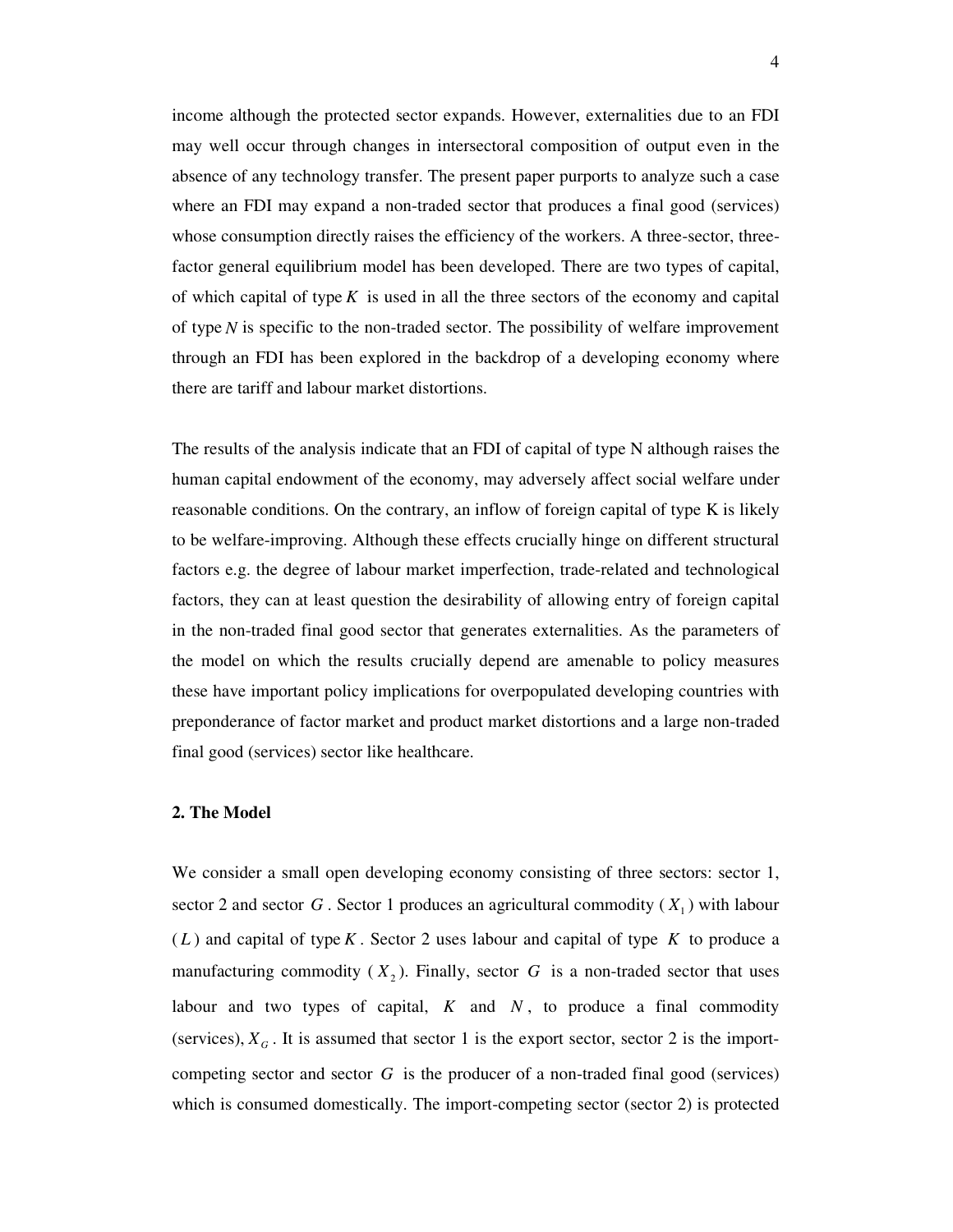by an import tariff.**<sup>4</sup>** Workers in the agricultural sector earn the competitive wage, *W* , while the wage rate in the manufacturing sector and the non-traded sector is  $W^*$ , which is institutionally determined, and  $W^* > W$ . So we have labour market distortions.**<sup>5</sup>** Due to the assumption of a small open economy, prices of commodities 1 and 2 are internationally given. Since commodity (services) *G* is internationally nontraded, its price is determined domestically by demand and supply forces. While labour is imperfectly mobile, capital of type *K* is perfectly mobile between all the sectors of the economy. Capital of type  $N$  is specific to sector  $G$  and is entirely owned by foreign capitalists<sup>6</sup> so that the return from it is fully repatriated. The endowments of the three primary inputs in the economy are *L K*, and *N* , respectively. All the factors of production are fully employed. Production functions in sectors 1 and 2 exhibit constant returns to scale with diminishing marginal productivity to each factor. In sector *G* we have fixed-coefficient technology.<sup>7</sup> Finally, commodity 1 is assumed to be the numeraire so that  $P_1 = 1$ .

**<sup>4</sup>** It is a well-known trade-theoretic result that in a small open economy the optimal tariff is zero. However, the government in a developing economy like India finds no alternative but to keep some tariffs on importables owing to political pressures keeping in view the employment preserving effects of tariffs. Furthermore, in a developing economy with multiple distortions the effect(s) of any parametric changes on social welfare might change enormously compared to the one distortion case. This is because the effects of different distortions might move in the two opposite directions nullifying each other's effects. Hence the net welfare effect depends on the relative magnitudes of different effects.

**<sup>5</sup>** An employment subsidy in the form of a wage subsidy by the same rate in the two unionized sectors is not advisable in the present context because of the following reasons. It lowers the effective wage cost of labour in the two unionized sectors and raises the return to capital of type  $K$  i.e.  $r$  (see Equation 2). This lowers the competitive wage,  $W$  (see Equation 1) of the common workers. In a large democratic developing country like India, the implementation of this policy would be vehemently opposed by political parties on the ground that it would increase poverty and income inequality.

**<sup>6</sup>** This is only a simplifying assumption. It may be intuitively checked that the qualitative results of the model remain unaltered even if the stock of capital of type N consists of both domestic and foreign capital, which are perfect substitutes.

<sup>&</sup>lt;sup>7</sup> The use of fixed-coefficient technology in the non-traded sector (sector  $G$ ) makes focusing on the externality sharper and easily tractable. I am thankful to the anonymous referee for giving this helpful suggestion.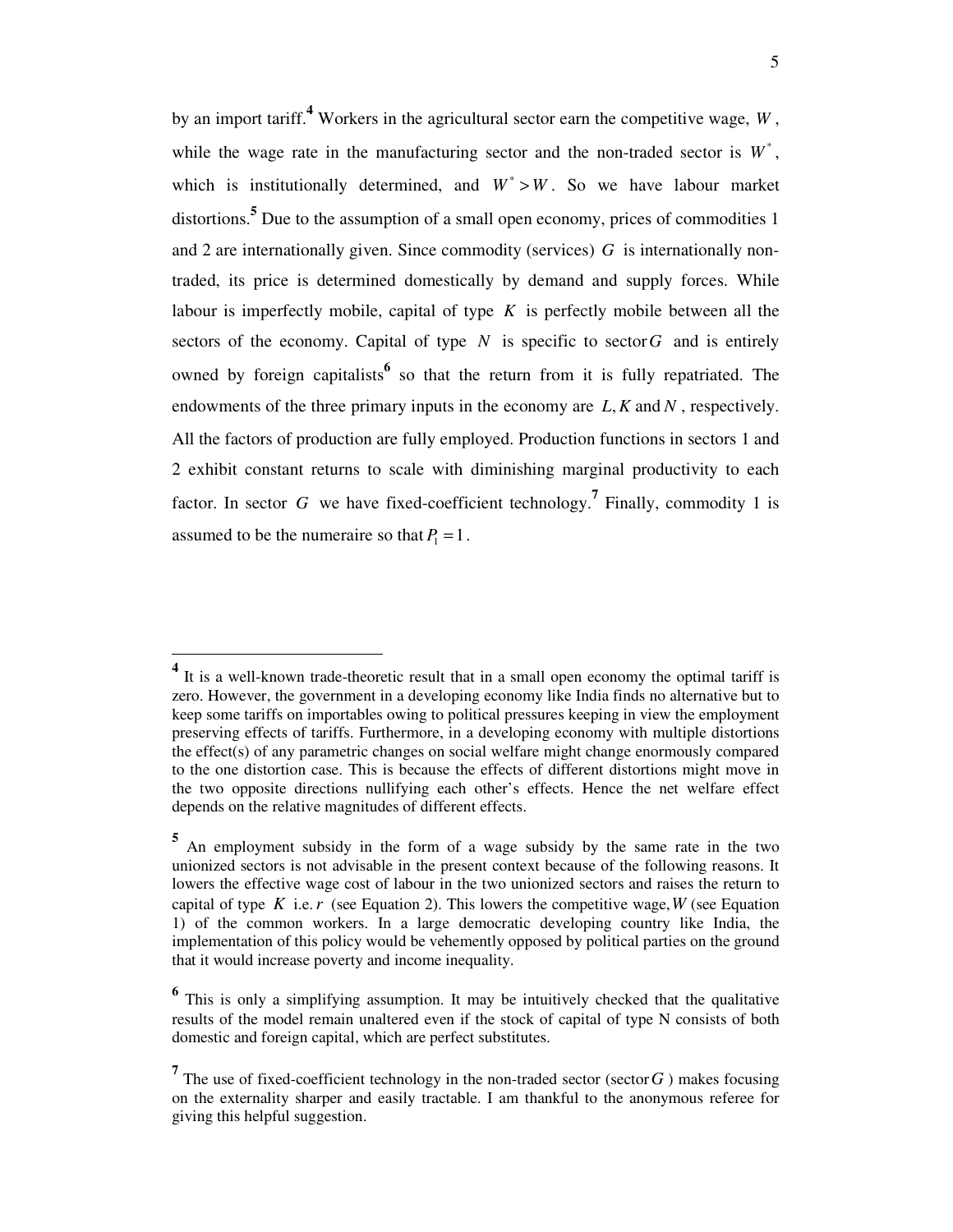The general equilibrium is represented by the following set of equations.

$$
Wa_{L1} + ra_{K1} = 1 \tag{1}
$$

$$
W^* a_{L2} + r a_{K2} = P_2(1+t) = P_2^*
$$
\n(2)

$$
W^* a_{LG} + r a_{KG} + R a_{NG} = P_G \tag{3}
$$

Here,  $a_{ji}$  is the amount of the *j* th input required to produce one unit output of the *i* th sector for,  $i = 1, 2, G$ ; and,  $j = L, K, N$ . Besides, r and R are the returns to capital of type *K* and capital of type  $N$ , respectively. *t* is the ad-valorem tariff rate on the import of good 2.  $P_2^* (= P_2(1+t))$  is the effective or tariff-inclusive price of commodity 2. Finally,  $P_G$  is the price of the non-traded good (services),  $G$ , which is domestically determined.

Equations  $(1) - (3)$  are the competitive industry equilibrium conditions in the three sectors.

The average efficiency of the workers,  $h$ , is considered to be a positive function of the total amount of production (and hence consumption) of commodity,  $G \Box^8$  and is given by

$$
h = h(X_G); h > 0 \tag{4}
$$

Hence the labour endowment in efficiency unit is given by

-

$$
a_{L1}X_1 + a_{L2}X_2 + a_{LG}X_G = h(X_G)
$$
\n<sup>(5)</sup>

where  $a_{i}$ ,  $X_i$  is the employment of labour (in efficiency unit) in the *i*th sector of the economy for  $i = 1, 2, G$ .

**<sup>8</sup>** This is easily comprehensible if we call sector G, healthcare. It is assumed that the average efficiency of the workers depends on their health conditions. This is particularly true in the developing countries, where dearth of adequate medical facilities and infrastructure impinges severely on the health of workers, leading to deterioration in their efficiency or productivity. Therefore, an expansion in the healthcare sector is expected to raise their efficiency.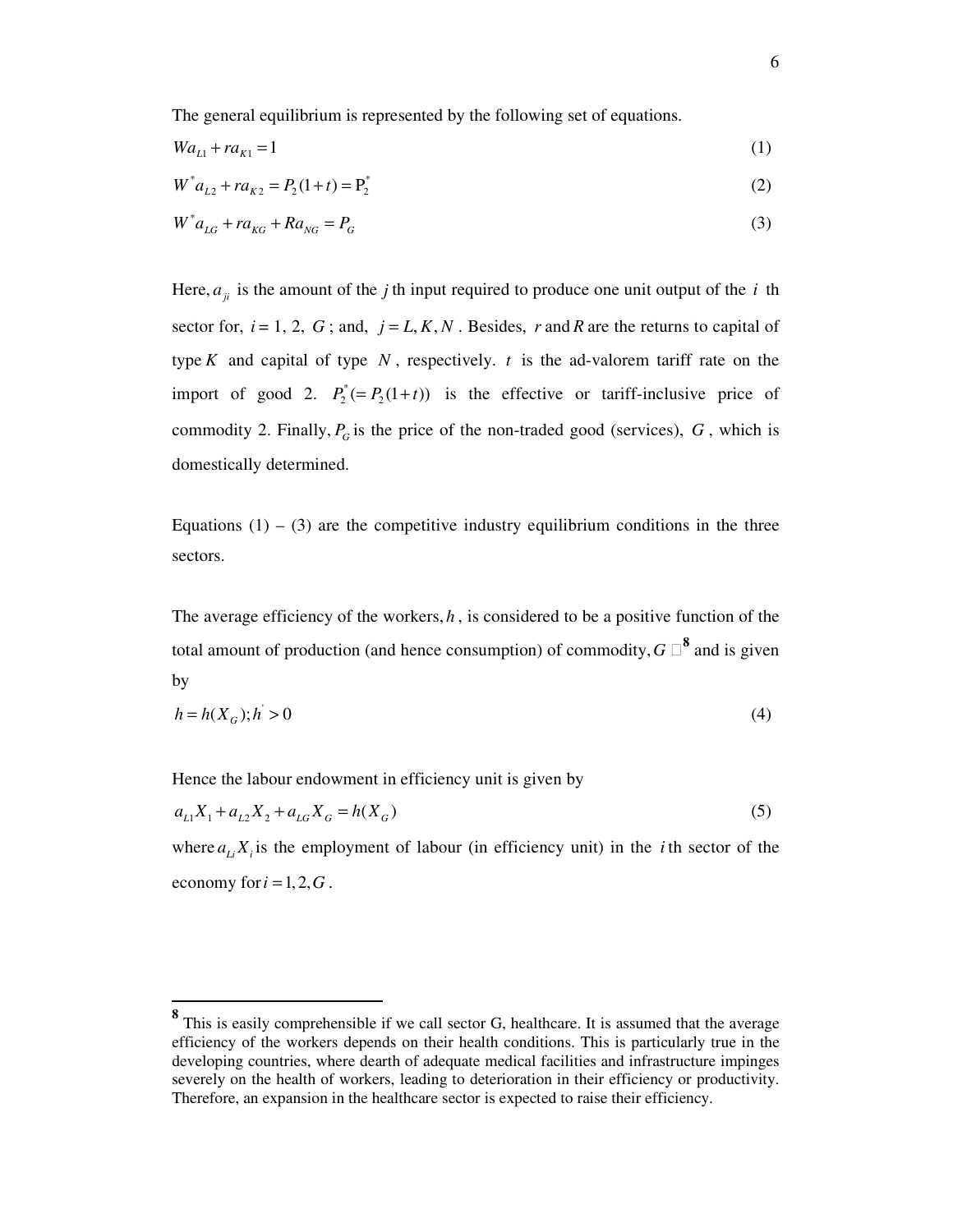It should be pointed out at this stage that sector *G* uses  $a_{LG}X_G$  efficiency units of labour apart from two types of capital in its production to produce  $X_G$  units of commodity*G* . The production of commodity *G* , which is fully consumed by workers (domestic consumers), raises the average efficiency of the workers through creation of externalities. If  $X_G$  rises by one per cent, sector G employs  $\lambda_{LG}$  per cent of the labour force additionally while it raises the labour force in efficiency unit by  $\varepsilon_G$  per cent in the margin, where  $\varepsilon_G = \left(\frac{dh(.)}{dx}, \frac{X_G}{dx}\right) > 0$ (.)  $G = \left(\frac{an(\cdot)}{dV}, \frac{AG}{dV}\right)$ *G dh X*  $dX_G$ <sup>h</sup>  $\varepsilon_a = \left(\frac{an(x)}{ax}, \frac{a}{b(x)}\right) > 0$  is the elasticity of the labour efficiency function,  $h(X_G)$ , with respect to  $X_G$ . It is sensible to assume that sector *G* (say, healthcare) is a net supplier of labour input in efficiency unit which implies that  $\lambda_{LG} < \varepsilon_G$ .

Complete utilization of capital of type *K* and capital of type *N* can be expressed respectively as follows.

$$
a_{K1}X_1 + a_{K2}X_2 + a_{K2}X_G = K_D + K_F = K
$$
\n<sup>(6)</sup>

$$
a_{NG} X_G = N \tag{7}
$$

where  $K_D$  and  $K_F$  are domestic and foreign components of endowment of capital of type *K*.  $K<sub>D</sub>$  and  $K<sub>F</sub>$  are perfect substitutes. *N* denotes the stock of capital of type *N* which is completely owned by foreign capitalists.<sup>9</sup> Foreign capital incomes of both types are fully repatriated.

Since the consumption of the non-traded final good (services) creates externalities its free market provision is not optimal and therefore, there should be a consumption subsidy from the perspective of social welfare. The consumers receive a subsidy on the consumption of commodity *G* at the ad-valorem rate,*s* . So the effective price of commodity *G* that the consumers face is  $P_G^* = P_G(1-s)$ . This subsidy is financed by a

<sup>&</sup>lt;sup>9</sup> This is only a simplifying assumption. It may be intuitively checked that the qualitative results of the model remain unaltered even if the stock of capital of type N consists of both domestic and foreign capital, which are perfect substitutes.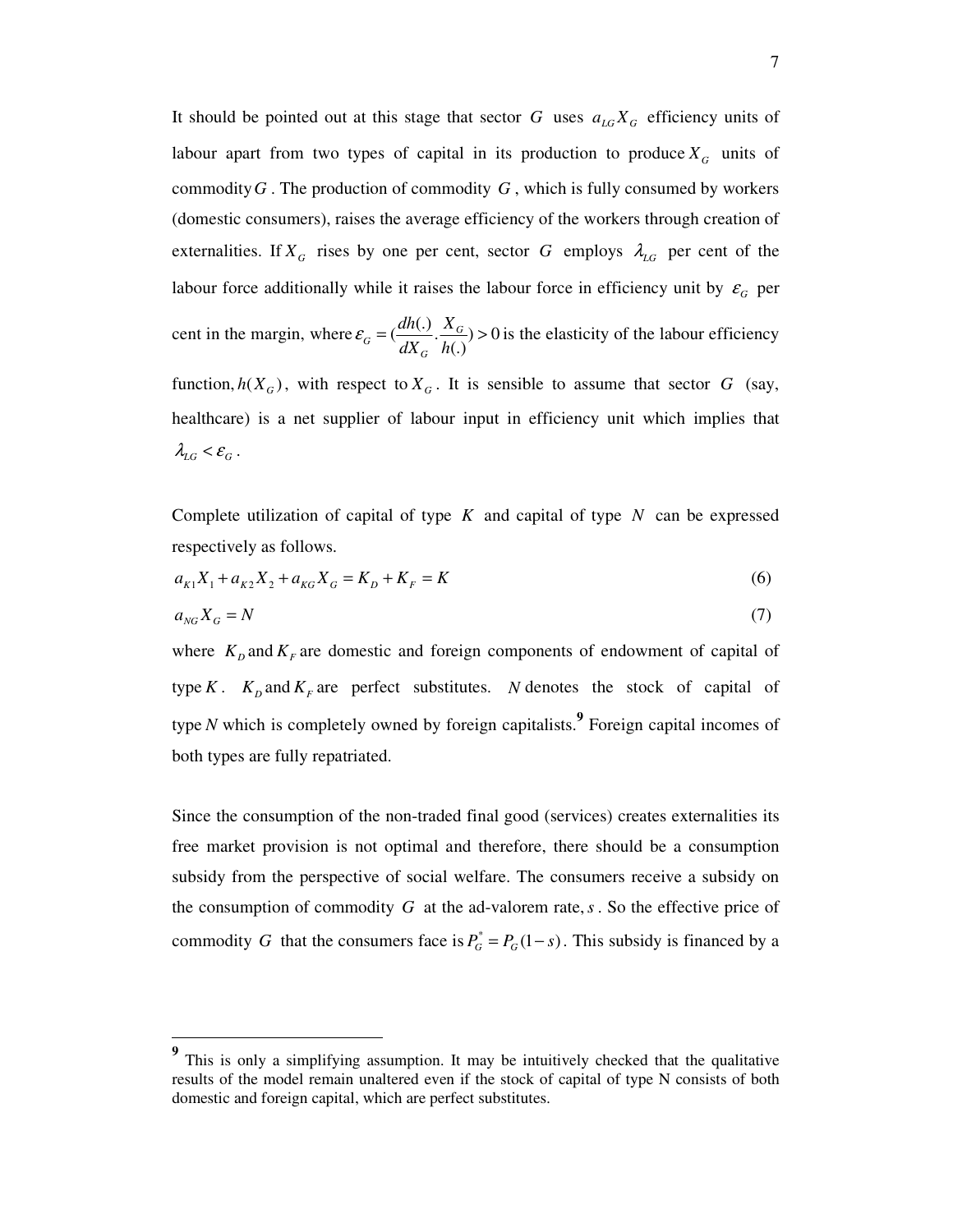portion of the tariff revenue earned by the government from the import of commodity  $2.\Box^{10}$ 

Let  $D_i$  denote the aggregate demand for the *i*th commodity by the consumers for  $i = 1, 2, G$ . The aggregate demand function for the non-traded final commodity (services) is given by

$$
D_G = D_G(P_G^*, Y)
$$
  
\n
$$
(\cdot) (\text{+})
$$
\n(8)

This implies that the demand for commodity*G* has the usual own price and income effects.

The consumption subsidy on commodity  $G$ , denoted,  $z$ , is financed by a portion of the tariff revenue earned by the government from the import of commodity 2 and is given by

$$
sP_G D_G = z \tag{9}
$$

The demand function for the import commodity, denoted  $D_2$ , is given by

$$
D_2 = D_2(P_2^*, Y) \tag{10}
$$

All commodities are normal with negative and positive own price and income elasticities of demand, respectively. Commodity *G* is a necessary good having a low own price elasticity of demand (in absolute terms). It does not depend on the relative price of commodity  $2, P_2^*$ , so that the cross-price elasticity is zero. We make the simplifying assumption that the levels of demand for the other two commodities do

**<sup>10</sup>** In the standard trade theory, it is usually assumed that the government collects the tariff revenue from the import of the importables (commodity 2 in the present case) and pays it back to the consumers in a lump-sum manner. In this case, from the aggregate tariff revenue the government holds back *z* amount (exogenously fixed) for financing the consumption subsidy and the rest is transferred to the consumers in a non-distortionary fashion.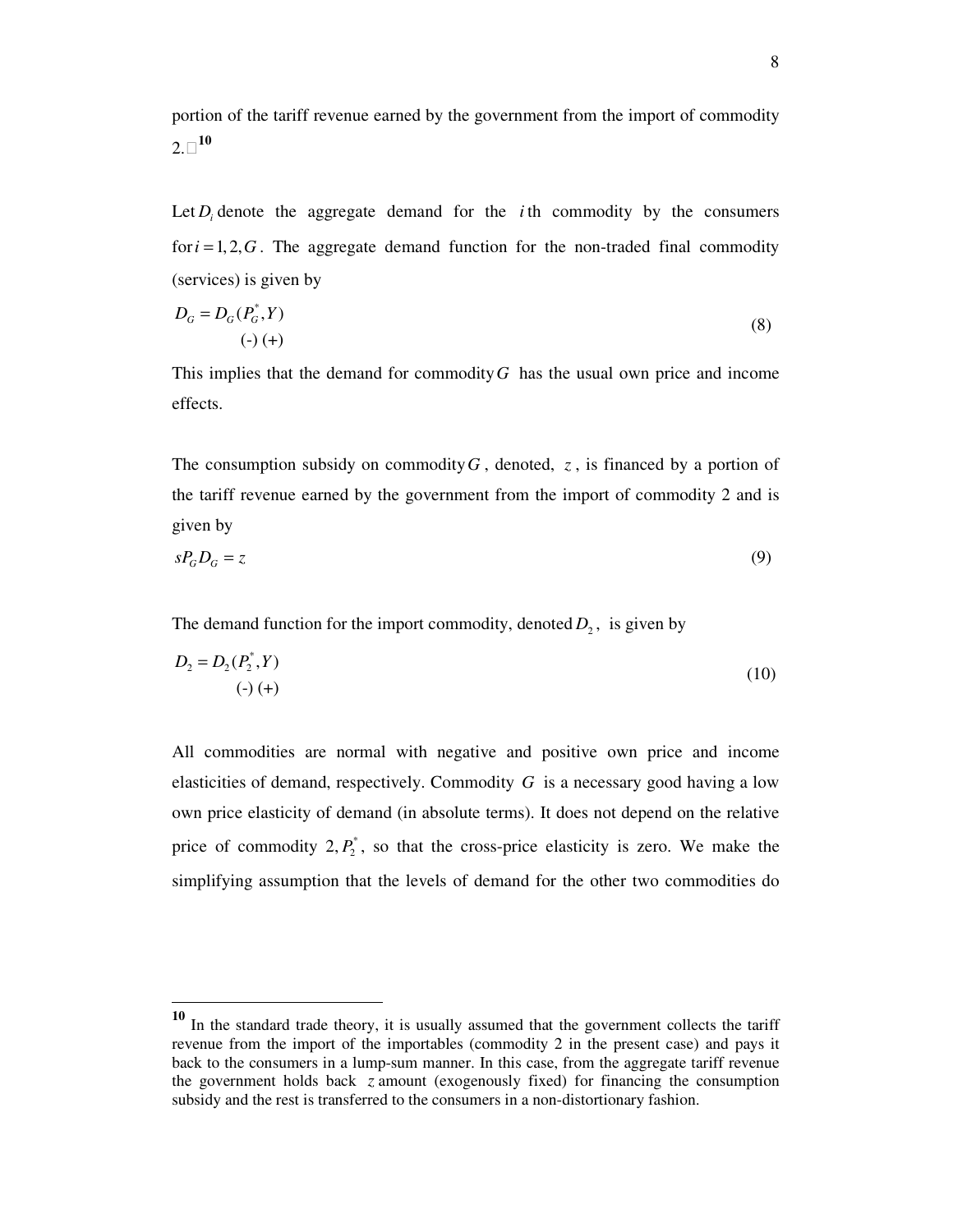not depend on the relative price of commodity *G* i.e.  $\left(\frac{\partial D_1}{\partial P_G^*}, \left(\frac{\partial D_2}{\partial P_G^*}\right) = 0\right)$  $D_{\!\scriptscriptstyle 1\,\scriptscriptstyle(\lambda)}$   $\partial D$  $P_G^*$ <sup>*P*</sup>  $\partial P_G$  $\frac{\partial D_1}{\partial \overline{\partial}}$ ,  $\left(\frac{\partial D_2}{\partial \overline{\partial}}\right)$  =  $\frac{\partial D_1}{\partial P_c^*}, \left(\frac{\partial D_2}{\partial P_c^*}\right) = 0$ .<sup>11</sup>

Commodities 1 and 2 are, however, gross substitutes implying  $\left(\frac{\partial D_1}{\partial P_2^*}\right)$  $\left(\frac{\partial D_1}{\partial \mathbf{p}^*}\right) > 0$ *P*  $\frac{\partial D_1}{\partial \varphi}$  >  $\frac{\partial D_1}{\partial P_2^*}) > 0$ .

The national income at domestic prices, denoted *Y*, is given by

$$
Y = X_1 + P_2^* X_2 + P_G X_G + tP_2(D_2 - X_2) - rK_F - RN - z \tag{11}
$$

where  $[tP_2 (D_2 - X_2) - z]$  is the tariff revenue net of the subsidy on consumption of good *G* which is transferred to the consumers in a lump-sum fashion. All foreign capital incomes are completely repatriated.

Since commodity (services) $G$  is consumed domestically, its supply is circumscribed by its demand. Therefore, in equilibrium, we have

$$
D_G = X_G \tag{12}
$$

In this model there are three types of distortion namely, commodity market distortion in the form of an import tariff on sector 2, labour market distortion in the form of exogenously given unionized wage in sector 2 and sector G and the presence of a nontraded final good (services), the consumption of which creates externalities. Since the consumption of the non-traded final good (services) creates externalities there is a consumption subsidy from the perspective of social welfare. If there were only labour market distortion or tariff distortion, economic liberalization policies like labour market reform or trade reform would have been the right approach to remove distortion and improve social welfare. Other distortions are not easy to be removed completely for many reasons. Political intervention is one of the most important reasons. **12**

continue to hold under an additional sufficient condition involving the term,  $\left(\frac{\partial D_2}{\partial \mathbf{p}^*}\right)$ *P* ∂  $\frac{\partial {\bf p}_2}{\partial P_c^*})$ .

-

*G*

**<sup>11</sup>** It may be verified that even if the levels of demand for the other two commodities depend positively on  $P_G^*$ , implying commodities to be gross substitutes, all the results of the model

**<sup>12</sup>** Although the developing economies have chosen free trade as their development strategy and been implementing liberalized economic policies for the last two decades or so they are yet to proceed a long way in liberalizing their economies sufficiently as desired by the international institutions like the IMF and the World Bank. In a developing country like India,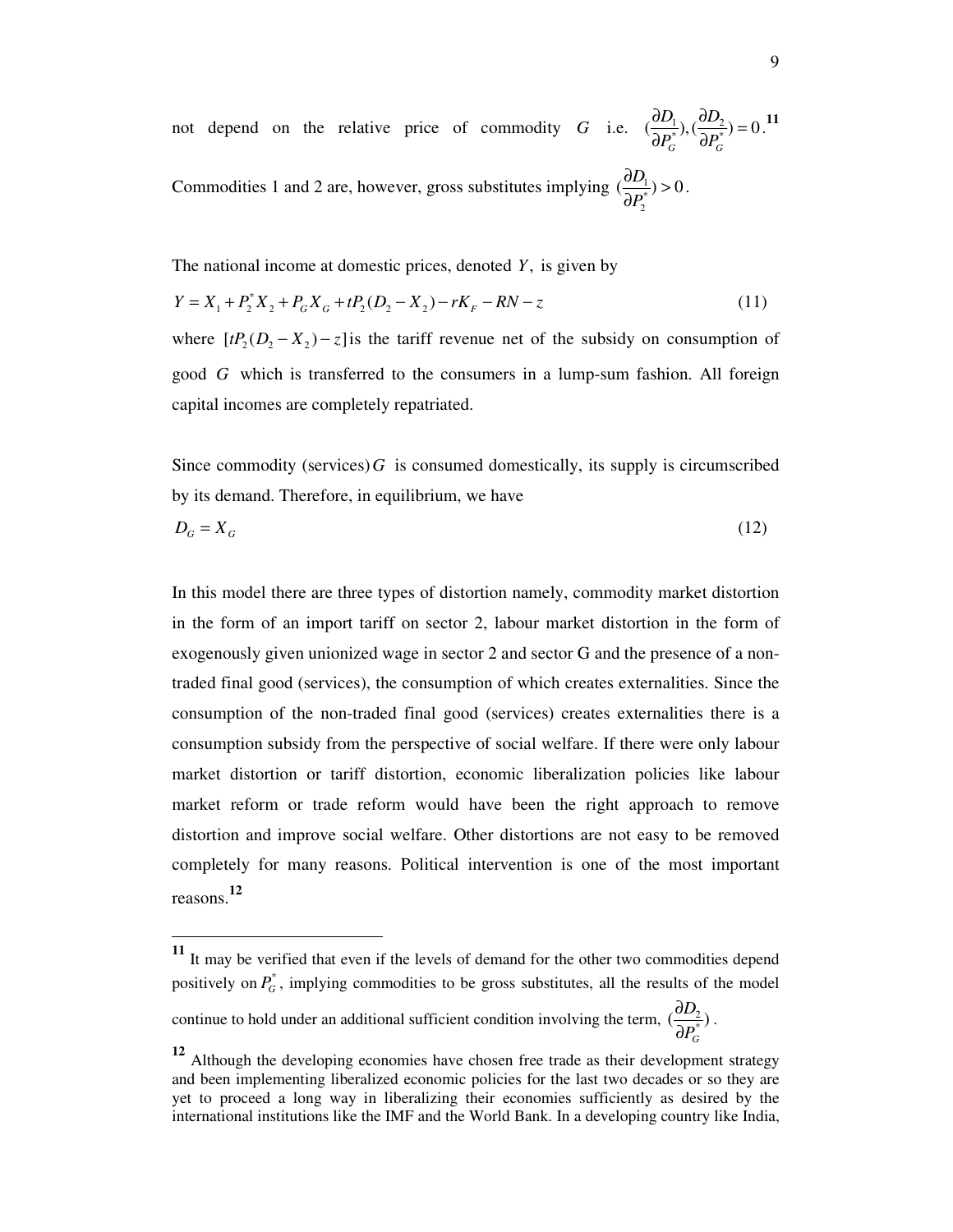There are twelve endogenous variables,  $W, r, R, P_G, s, h, X_1, X_2, X_G, D_G, D_2$  and *Y* that can be solved from the above twelve equations. The solution techniques of the endogenous variables are as follows. *r* is obtained from equation (1) as  $W^*$  is exogenously given. Plugging the value of  $r$  in equation (1),  $W$  is found. Equation (3) determines *R* as function of  $P_G$ . Then  $X_G$  is solved from equation (7) as function of  $P_G$ . Plugging of  $X_G$  in equations ((5) and (6)) and solving yield the values of  $X_1$  and  $X_2$  again as functions of  $P_G$ . Substituting  $D_2$  from equation (10) in equation (11) *Y* is also obtained as function of  $P_G$ . Inserting *Y* in equation (10)  $D_2$  is found. Also, substituting *Y* in equation (8) one can find  $D_G$  as functions of *s* and  $P_G$ . Then from equation (9) *s* comes out as function of  $P_G$ . Finally,  $P_G$  is determined from equation (12). Once  $P_G$  is known, the values of the other variables are also known. This is an indecomposable system. Although*W* and *r* are obtained from the price system alone, *R* cannot be solved from the price system alone. Therefore, any changes in factor endowments affect R .  $\Box$ <sup>13</sup>

The demand side of the model is represented by a strictly quasi-concave social welfare function. Let *V* denote the social welfare that depends on the consumption of output of the three sectors denoted by  $D_1$ ,  $D_2$  and  $D_G$ , and is depicted as

$$
V = V(D_1, D_2, D_G) \tag{13}
$$

The balance of trade equilibrium requires that

$$
D_1 + P_2 D_2 = X_1 + P_2 X_2 - rK_F - RN \tag{14}
$$

or equivalently,

$$
D_1 + P_2^* D_2 + P_6^* D_6 = X_1 + P_2^* X_2 + P_6 X_6 + tP_2 (D_2 - X_2) - rK_F - RN - z \tag{14.1}
$$

there are still a lot of structural rigidities, technological and economic backwardness and different types of dualism which need to be removed fast for achieving high rate of economic growth and development. However, in many cases in a democratic set-up the political parties stand in the way of implementing reformatory policies at the desired pace.

**<sup>13</sup>** Any changes in factor endowments cannot affect factor-coefficients in sector 1 and sector 2 as *W* and *r* do not change. Besides, in sector*G* we have fixed-coefficient technology of production. So, all  $a_{ii}$ s do not change due to changes in factor endowments.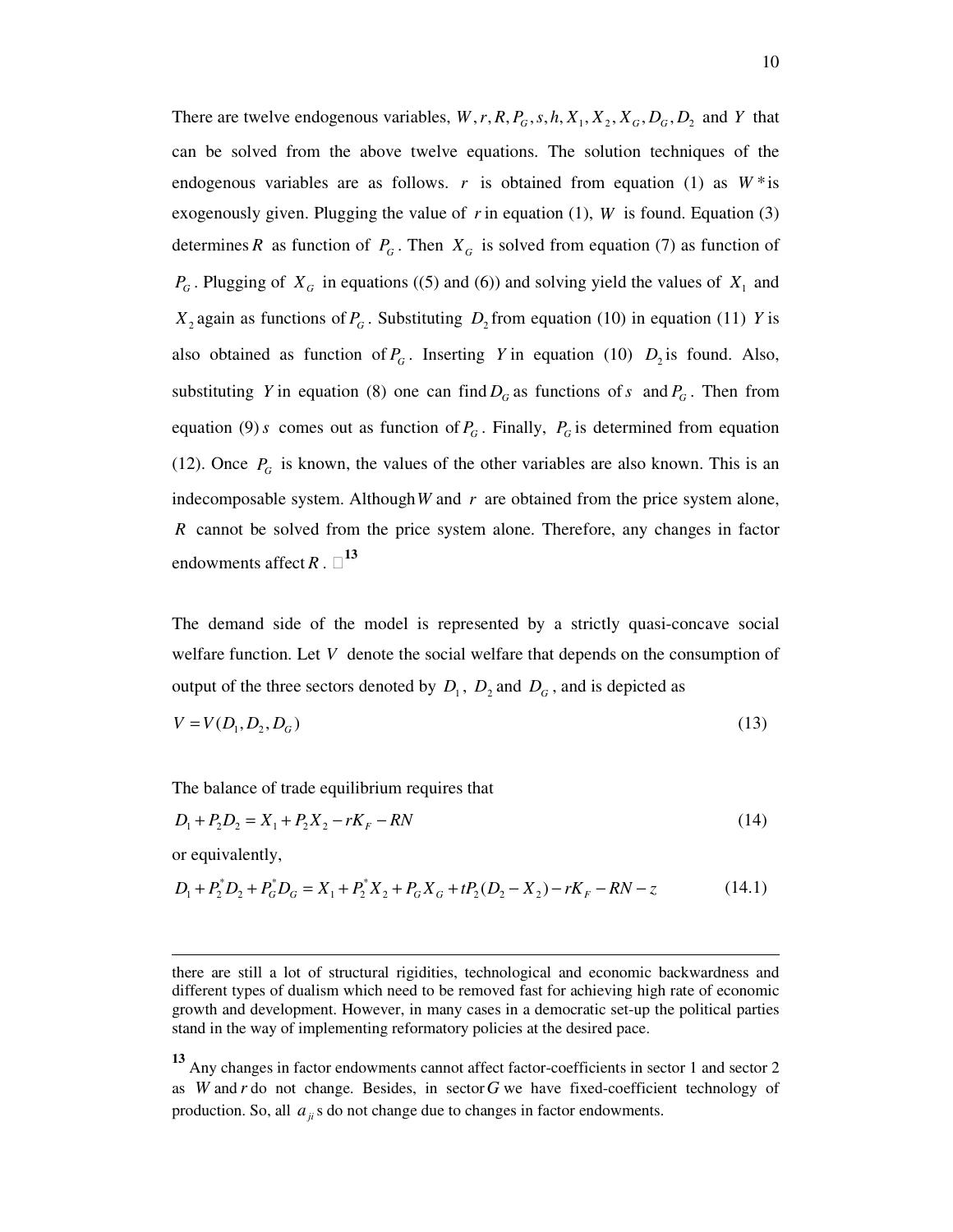The volume of import of good 2, denoted M, is given by the following equation.  
\n
$$
M = D_2(P_2^*, Y) - X_2
$$
\n(15)

## **3. Comparative Static Exercises**

In the present model where the average efficiency of labour is determined endogenously by the size of sector  $G$  (say, healthcare) an inflow of foreign capital apart from increasing the capital stock of the economy may also affect the effective labour endowment measured in efficiency unit due to externalities. It will affect the output composition, price of the non-traded good and social welfare. In this backdrop we examine the effects of foreign capital of both types on national welfare and the human capital stock of the economy.

The human capital stock, denoted *C* , is the total labour endowment of the economy in efficiency unit which is written as follows.

$$
C = h(X_G) \tag{16}
$$

# *3.1 Effects of inflow of capital of type K*

In order to examine the effects of an inflow of foreign capital of type *K* on social welfare and human capital stock of the economy, it is assumed that  $\hat{K} > 0$ , while all other parameters remain unchanged. Here the '^' symbol suggests proportionate change.

Differentiating equations (3),  $(5) - (13)$ ,  $(14.1)$  and  $(15)$  the following results can be proved.**<sup>14</sup>**

**<sup>14</sup>** The derivations can be obtained from the author on request.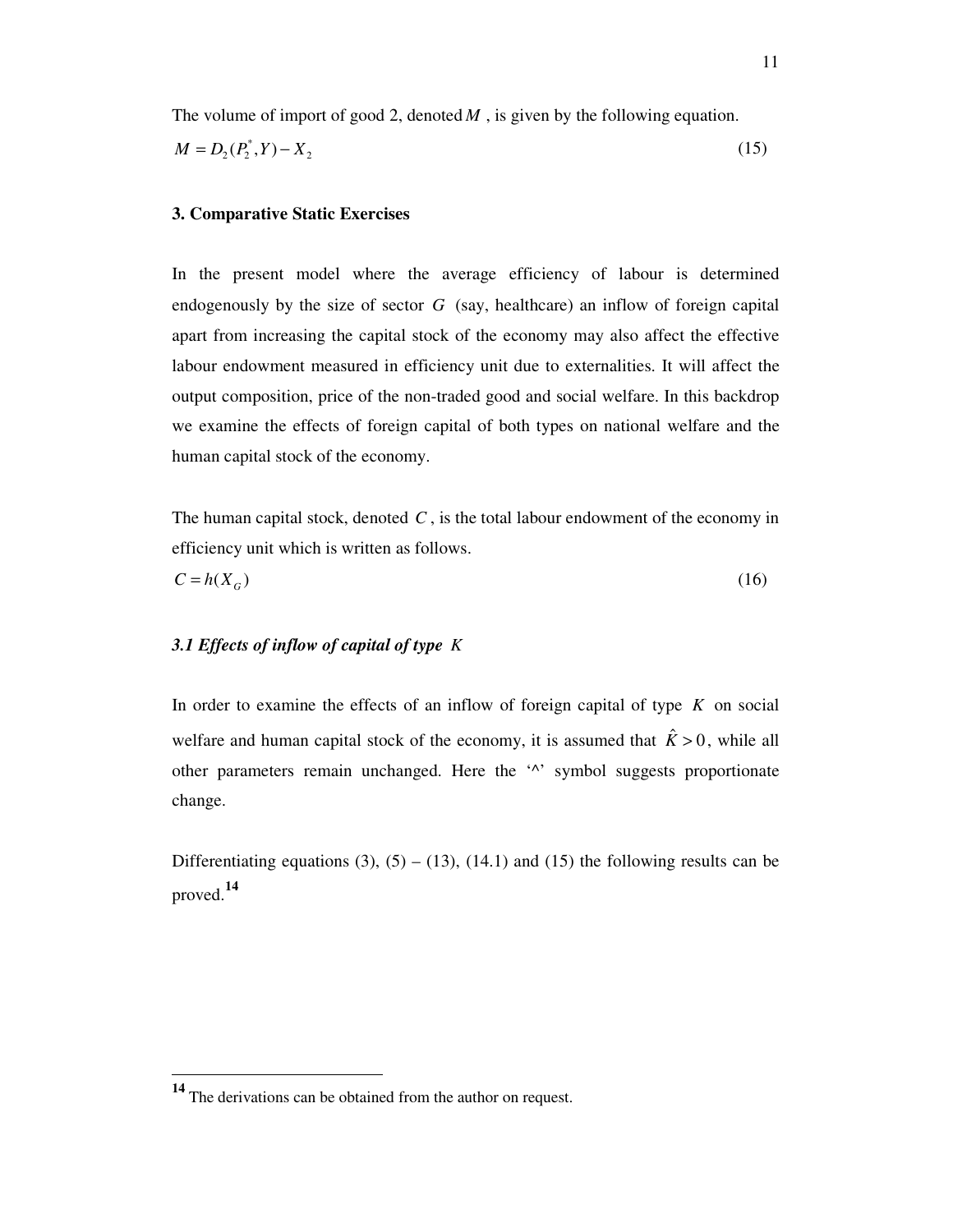(i) 
$$
(\frac{\hat{P}_G}{\hat{K}}) > 0
$$
 iff  $(W^* - W)a_{L2} > tP_2$ ;  
\n(ii)  $(\frac{\hat{X}_1}{\hat{K}}) < 0$  and  $(\frac{\hat{X}_2}{\hat{K}}) > 0$ ;  
\n(iii)  $(\frac{\hat{X}_G}{\hat{K}}) = 0$ ;  
\n(iv)  $\frac{dC}{dK} = 0$ ; and,  
\n(v)  $(\frac{1}{D_1})\frac{dV}{dK} > 0$  iff  $(W^* - W)a_{L2} > tP_2$ ;  
\n(17)

From  $(17)$  the following proposition can now be established.

*Proposition 1:* An inflow of foreign capital of type *K* leads to an expansion (a contraction) of sector 2 (sector 1) and leaves sector*G* unaffected. It raises the producer price of the product of sector *G* (say, healthcare) and improves social welfare iff  $(W^* - W)a_{L2} > tP_2$ . The human capital stock of the economy, however, does not change.**<sup>15</sup>**

From (17) the following corollaries readily follow.

<u>.</u>

*Corollary 1:* When  $W^* = W$ , that is, there is no labour market distortion, 1  $\left(\frac{1}{R}\right)\frac{dV}{dV} < 0$  $D_1^{\prime} dK$  $< 0$ . *Corollary 2:* When  $t = 0$ , that is, there is no tariff restriction, 1  $\left(\frac{1}{R}\right)\frac{dV}{dx} > 0$  $D_1$ <sup>'</sup> dK  $> 0$ .

From *corollary 1* it entails that the presence of any labour market imperfection is a necessity for an inflow of foreign capital of type *K* to be welfare improving. On the other hand, from *corollary 2*, it is evident that in the absence of any tariff welfare unambiguously improves.

<sup>&</sup>lt;sup>15</sup> If all commodities are gross substitutes we have  $\left(\frac{\partial D_2}{\partial p^*}\right) > 0$ *G D P*  $\frac{\partial D_2}{\partial \overline{\psi}}$  >  $\frac{\partial^2 D_2}{\partial P_0^*}$  > 0. It can be verified that the necessary and sufficient condition under which the results of proposition 1 are obtained does not change.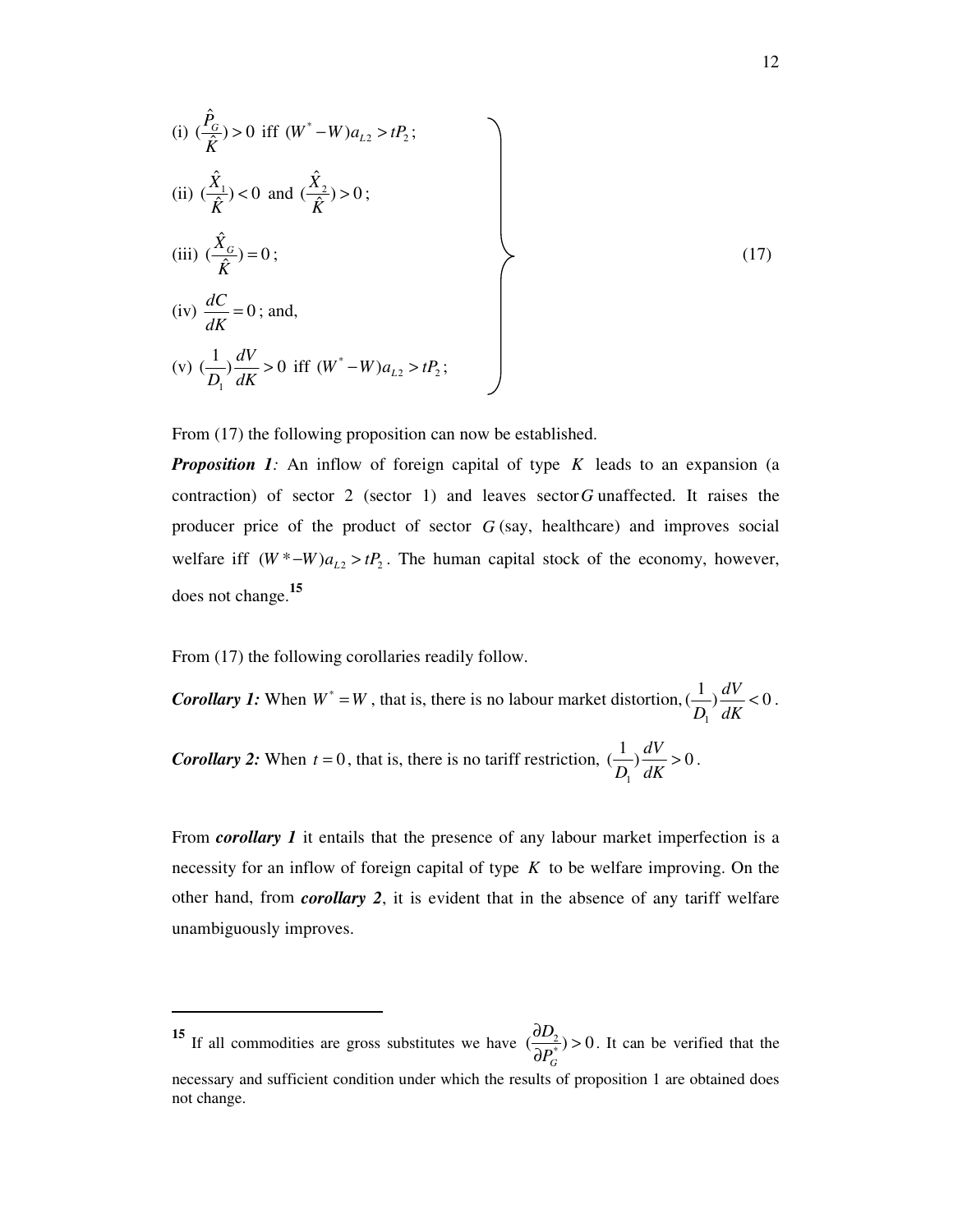We can intuitively explain the results presented in proposition 1 and corollaries 1 and 2 in the following fashion. Sectors 1 and 2 together form a Heckscher-Ohlin subsystem (HOSS) since they use the same two inputs. An inflow of capital of type *K* leads to a contraction of sector 1 and an expansion of sector 2 following a Rybczynski effect since the latter is more intensive in the use of capital of type *K* (with respect to labour) than the former. Sector*G* remains unaffected because of the following reasons: (i) production technology of sector *G* is of fixed coefficient type; and, (ii) the endowment of capital of type  $N$ , which is specific to sector  $G$ , has not changed. Now, as sector 1 contracts, more labour (in efficiency unit) are now absorbed in the higher wage-paying unionized sector 2. This is the labour reallocation effect (LRE) that raises the aggregate wage income and works positively on social welfare. There is, however, an offsetting effect, which is called the tariff revenue effect (TRE). As sector 2 expands it lowers the volume of import and hence the tariff revenue net of health subsidy, which is transferred to the consumers in a non-distortionary manner, declines. This TRE works negatively on welfare. National welfare increases if and only if LRE is stronger than TRE, i.e.  $(W^* - W)a_{L2} > tP_2$ . We should note that if welfare improves it pushes up the demand for the non-traded final good, *G* . Its supply, however, cannot change for reasons already explained earlier. Therefore, the producer price of the good,  $P_G$  (and also the consumer price,  $P_G^*$ ) would adjust upwardly to clear the market for good  $G$ .<sup>16</sup> As  $P_G$  rises the value of domestic production rises. The value of consumption (demand) by all consumers in the economy rises as well. This raises national income and welfare further. Finally, the human capital stock measured in efficiency does not change as sector *G* remains unaffected.

In the absence of any labour market distortion, the LRE is zero. Welfare worsens following negative TRE.

On the contrary, in the absence of any tariff restrictions, there is no negative TRE. So welfare improves unequivocally.

<sup>&</sup>lt;sup>16</sup> As  $P_G^* = (1-s)P_G$  and  $z = sP_GX_G$  (see equation (9) and equation (12)), it is evident that  $P_G^*$  increases more than  $P_G$ .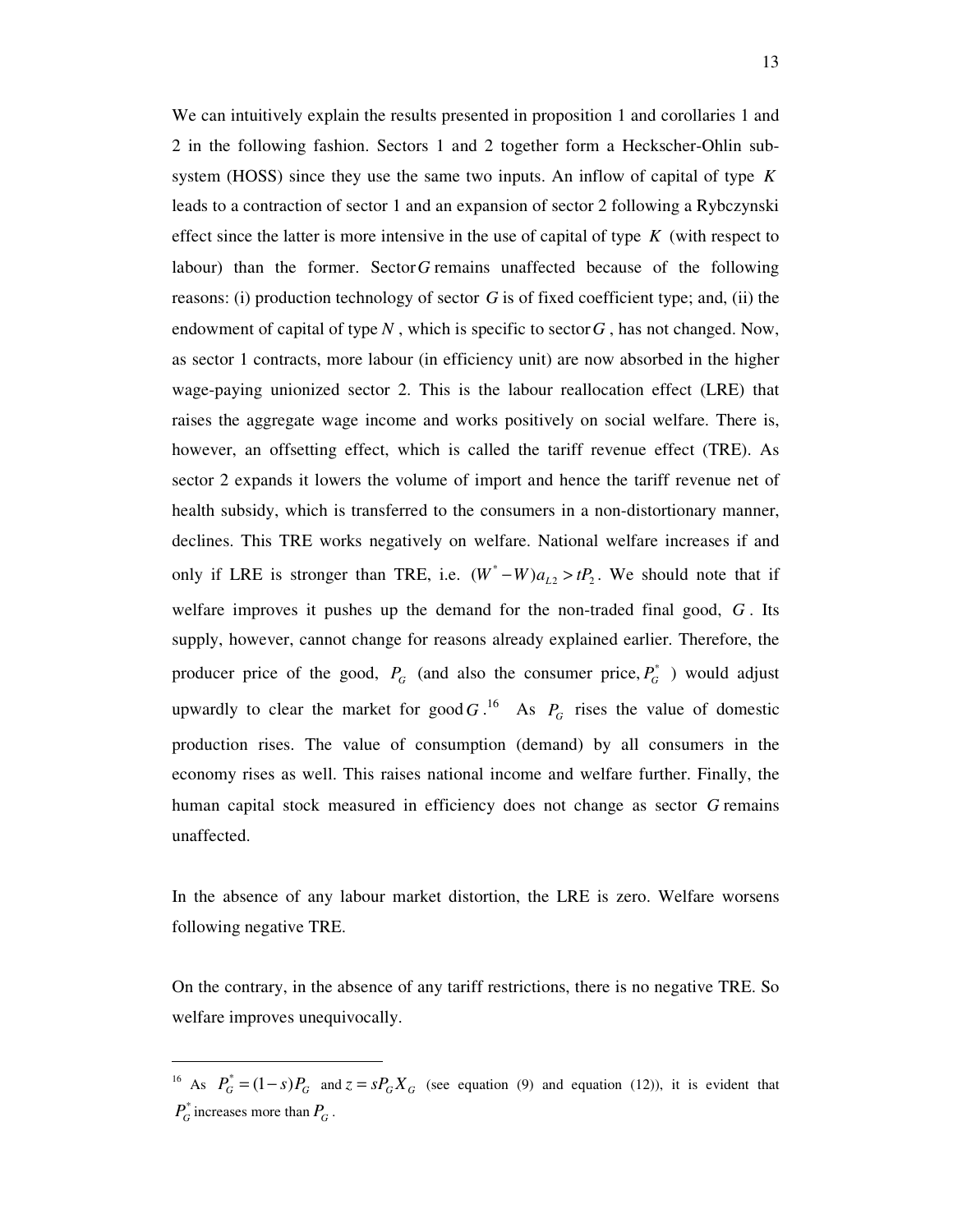Let us now find out of the consequences of an inflow of foreign capital of type *N* which is specific to the non-traded final good sector. In this case, it is assumed that  $\hat{N} > 0$ , with all other parameters remaining unchanged.

Differentiating Equations (3), (5) – (13), (14.1) and (15) once more the following results can be proved.**<sup>17</sup>**

$$
(vi) \frac{\hat{X}_1}{\hat{N}} < 0; \text{ and, } \frac{\hat{X}_2}{\hat{N}} > 0; \n(vii) \frac{\hat{X}_G}{\hat{N}} = 1 > 0; \n(viii) \frac{dC}{dN} > 0; \n(ix) \frac{\hat{P}_G}{\hat{N}} < 0 \text{ if } (W^* - W)a_{L2} \ge tP_2; \text{ and,} \n(x) \frac{1}{V_1} \frac{dV}{dN} < 0 \text{ if (i) } (W^* - W)a_{L2} \ge tP_2; \text{ and,} \n(ii) z \ge W^* \varepsilon_h hL.
$$
\n
$$
(18)
$$

These results can be summarized in terms of the following proposition.

*Proposition 2:* An inflow of foreign capital of type *N* (specific to the non-traded sector) (a) leads to expansion of both sector *G* and sector 1 and a contraction of sector 2; and, (b) an increase in human capital stock. It lowers the producer price of the product (services) of sector *G* (say, healthcare) if  $(W^* - W)a_{L2} \ge tP_2$ . National welfare worsens if additionally,  $z \ge W^* \varepsilon_h hL$ .

The following corollary also follows from the set of results as given by (18).

*Corollary 3:* In the absence of any tariff welfare deteriorates following an inflow of foreign capital of type *N* if  $z \ge W * \varepsilon_h hL$ .<sup>18</sup>

<sup>&</sup>lt;sup>17</sup> The derivations can be obtained from the author on request.

**<sup>18</sup>** One can easily derive quite a few alternative sufficient conditions for this result to be valid.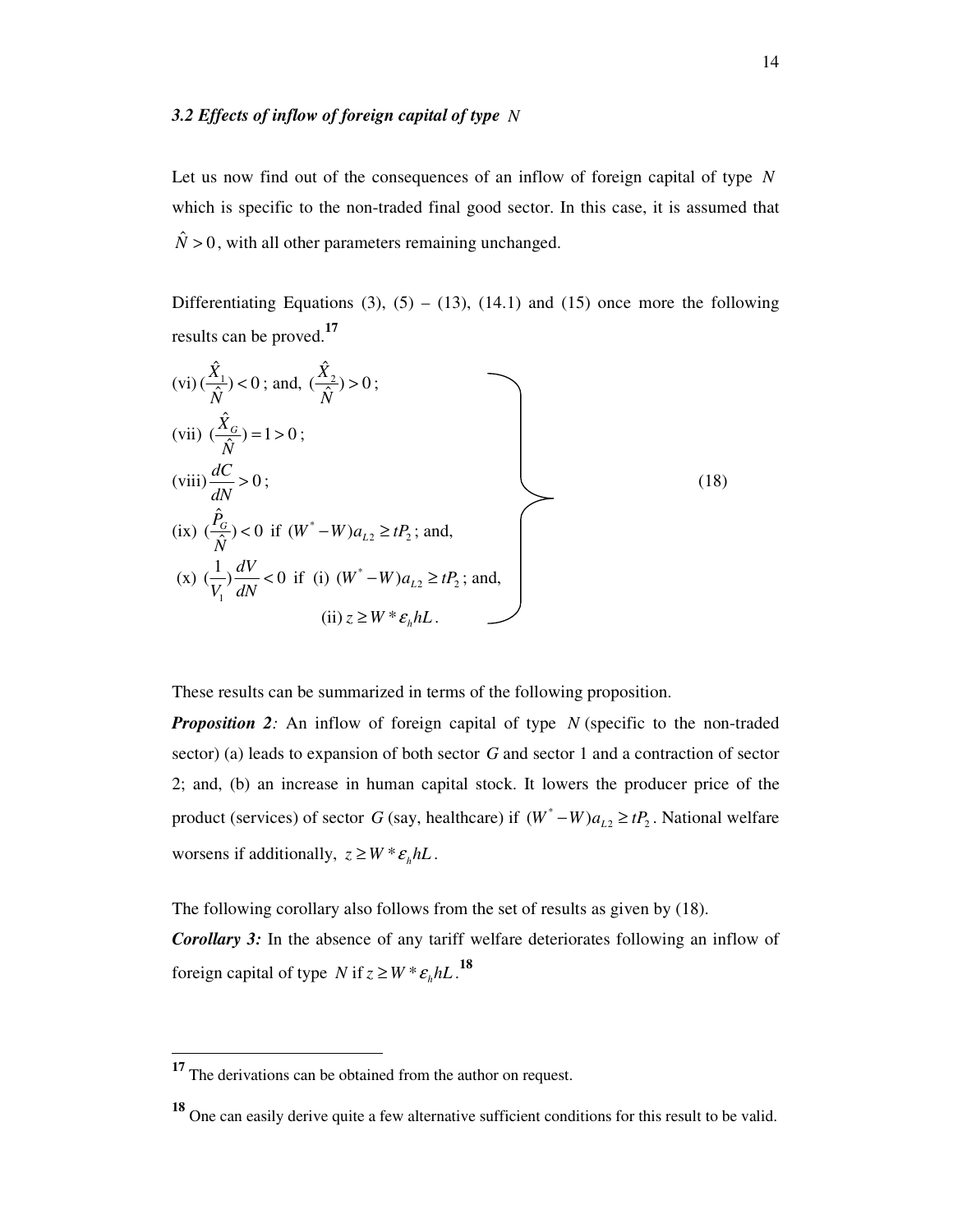Technology in sector G is of the fixed-coefficient type and capital of type  $N$  is specific to this sector. So, if there occurs an inflow of this type of capital, sector *G* expands. The expanding sector *G* requires more capital of type *K* , which must come from the other two sectors leading to a Rybczynski type effect (RTE). Consequently, sector 2 contracts while sector 1 expands as the former sector is more intensive in the use of capital of type  $K$  vis-à-vis sector 1. As sector 1 that pays a lower wage to its workers compared to the other two sectors, aggregate wage income falls. This is the LRE that works negatively on social welfare. On the other hand, as the tariffprotected import-competing sector (sector 2) contracts the amount of tariff revenue rises via an increase in the volume of imports. The amount of lump-sum transfer (net of consumption subsidy) to the consumers rises. This is the TRE that in this case works favourably on welfare. However, the negative LRE dominates over the positive TRE if  $(W^* - W)a_{L2} \ge tP_2$ . So these two effects taken together tend to lower not only national welfare but also the demand for the non-traded good. On the other hand, as sector *G* expands the human capital formation gets a boost taking full advantage of externalities. The increase in the effective labour force creates additional wage income. This we call the labour endowment effect (LEE) that works favourably on welfare. This also raises the demand for the non-traded good and exerts an upward pressure on its price. As the supply of this good has increased it tends to lower the producer price. Therefore, there are two opposite effects on the producer price of the good,  $P_G$ . It can be checked that  $P_G$  falls if  $(W^* - W)a_{L2} \ge tP_2$  and the elasticity of the labour efficiency function,  $\varepsilon_h$ , is not high.<sup>19</sup> Now if  $P_G$  falls the aggregate value of domestic production falls. The aggregate value of consumption (demand) by all consumers in the economy also falls. This we call the demand value effect (DVE) which in the present case works negatively on national welfare. The negative DVE outweighs the positive LEE if  $(W^* - W)a_{L2} \ge tP_2$  and  $z \ge W^* \varepsilon_h hL$ , and worsens social welfare further.<sup>20</sup> Thus, we find that social deteriorates following an inflow of foreign

-

.

**<sup>19</sup>** Derivations can be obtained from the author on request.

**<sup>20</sup>** The sufficient condition,  $z \geq W * \varepsilon_h hL$ , implies that the magnitude of consumption subsidy (decrease in net lump-sum transfer of tariff revenue to consumers) is not less than the additional wage income generated by externalities. However, this is not at all a necessary condition. One can derive quite a few numbers of alternative sufficient conditions for the results to be valid.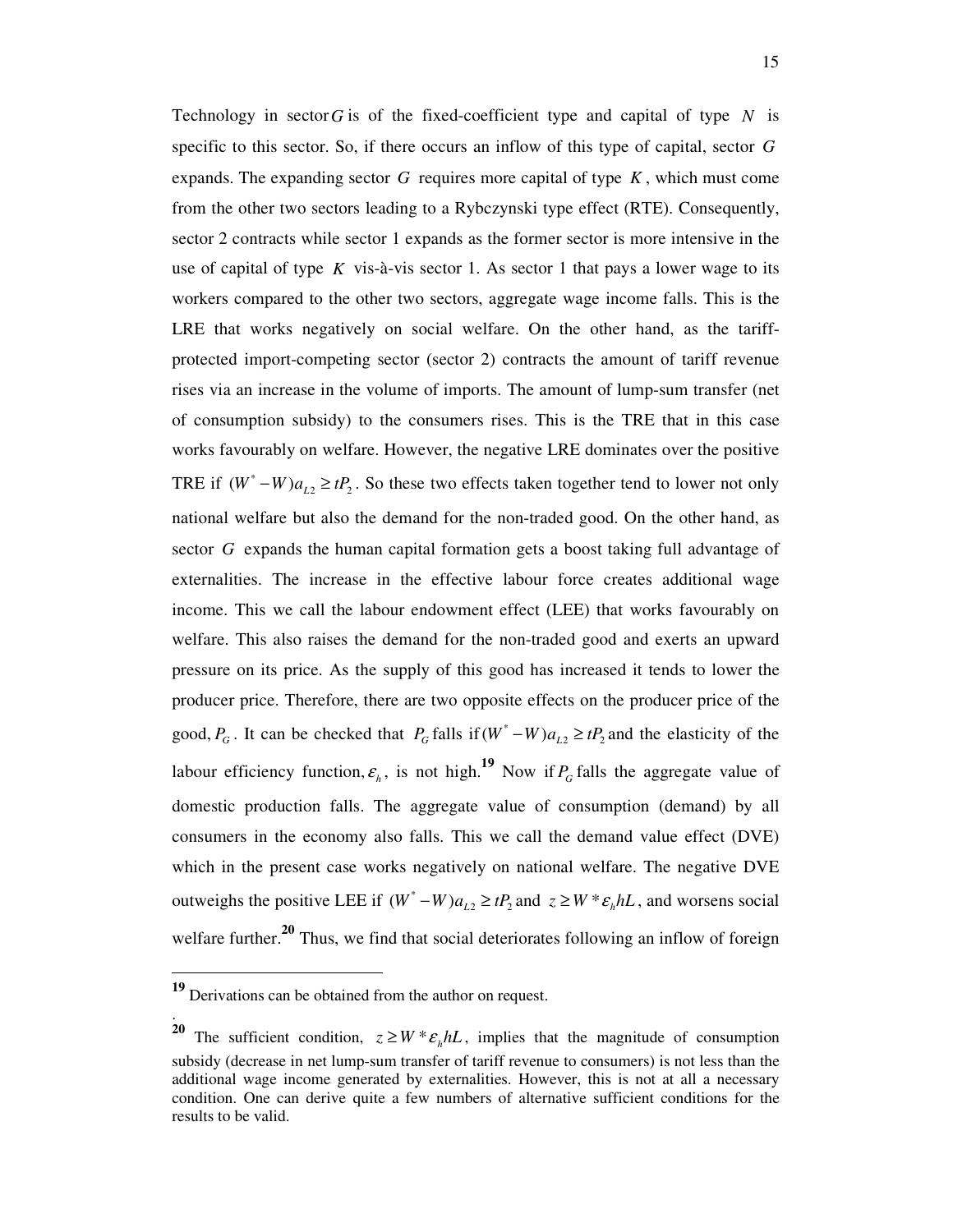capital of type *N* under the sufficient conditions as presented in proposition 2. It may, however, be noted that one can easily derive a couple of alternative sufficient conditions which ensure the results to hold.

In the absence of any tariff, there is no positive TRE. There are only negative LRE, negative DVE and positive LEE. The net effect of the last two effects is negative if  $z \ge W * \varepsilon_h hL$ . So, national welfare worsens under this sufficient condition.

#### **4. Concluding remarks**

The paper has analyzed the welfare consequence of foreign capital in a small open developing economy using a three-sector, three-factor general equilibrium model with tariff and labour market distortions and a non-traded sector. The non-traded sector produces a final good (services) whose consumption directly raises the efficiency of the workers. There are two types of capital, of which capital of type  $K$  is used in all the three sectors of the economy while capital of type *N* is specific to the non-traded sector. So an FDI of capital of *N* type expands the non-traded sector thereby emanating externalities.

The analysis has found that an FDI of capital of type N although raises the human capital endowment of the economy, may affect social welfare adversely. This indicates the possibility of a trade-off between twin economic objectives of the government in a developing economy: maintaining high economic growth and improvement in human capital formation. On the contrary, an inflow of foreign capital of type K is likely to be welfare-improving. Although these effects crucially hinge on different structural factors e.g. the degree of labour market imperfection, trade-related and technological factors, they can at least question the desirability of allowing entry of foreign capital in the non-traded final good sector, especially when it generates externalities. As the parameters of the model on which the results crucially depend are amenable to policy measures these have important policy implications for overpopulated developing countries with preponderance of factor market and product market distortions and a large non-traded final good (services) sector like healthcare.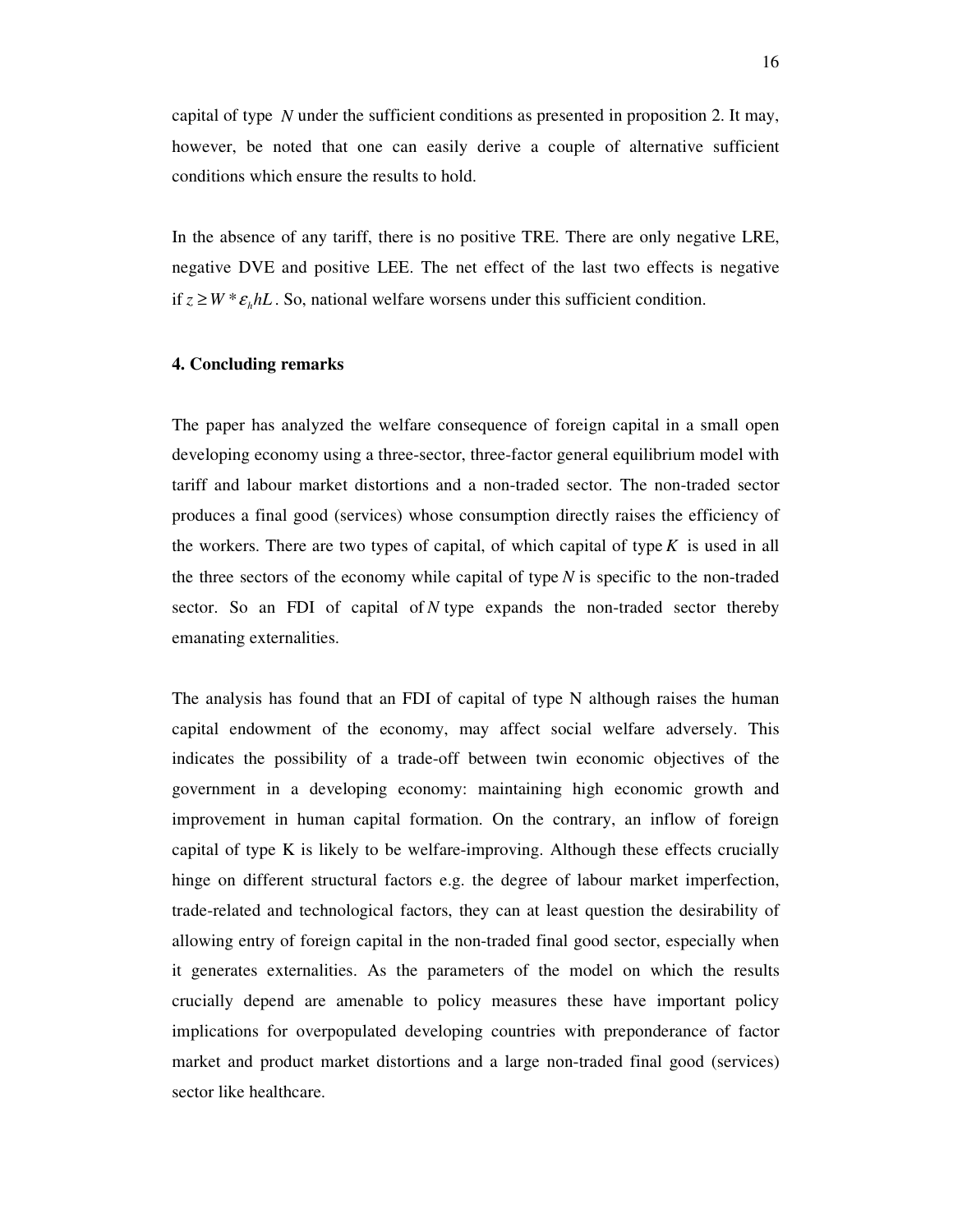#### **References**

Beladi, H. and Marjit, S. (1992a): 'Foreign capital and protectionism', *Canadian Journal of Economics* 25, 233-38.

Beladi, H. and Marjit, S. (1992b): 'Foreign capital, unemployment and national welfare', *Japan and the World Economy* 4, 311-17.

Blalock, G. and Gertler, P.J. (2008): 'Welfare gains from Foreign Direct Investment through technology transfer to local suppliers', *Journal of International Economics*  74(2), 402–421.

Brecher, R.A. and C.F. Diaz Alejandro (1977): 'Tariffs, foreign capital and immiserizing growth', *Journal of International Economics* 7, 317-22.

Chandra, V. and M. A. Khan (1993): 'Foreign investment in the presence of an informal sector', *Economica* 60, 79-103.

Chaudhuri, S. (2001a). 'Foreign Capital Inflow, Non-traded Intermediary, Urban Unemployment and Welfare in a Small Open Economy: A Theoretical Analysis', The *Pakistan Development Review* Vol. 40, No. 3, pp. 225-235.

Chaudhuri, S. (2001a). 'Foreign Capital Inflow, Technology Transfer, and National Income', *The Pakistan Development Review*, 40 (1), 49-56.

Chaudhuri, S. (2005). 'Labour Market Distortion, Technology Transfer and Gainful Effects of Foreign Capital', *The Manchester School*, 73(2), 214-227.

Chaudhuri, S. (2007). 'Foreign Capital, Welfare and Unemployment in the Presence of Agricultural Dualism', *Japan and the World Economy*, 19(2), 149-165.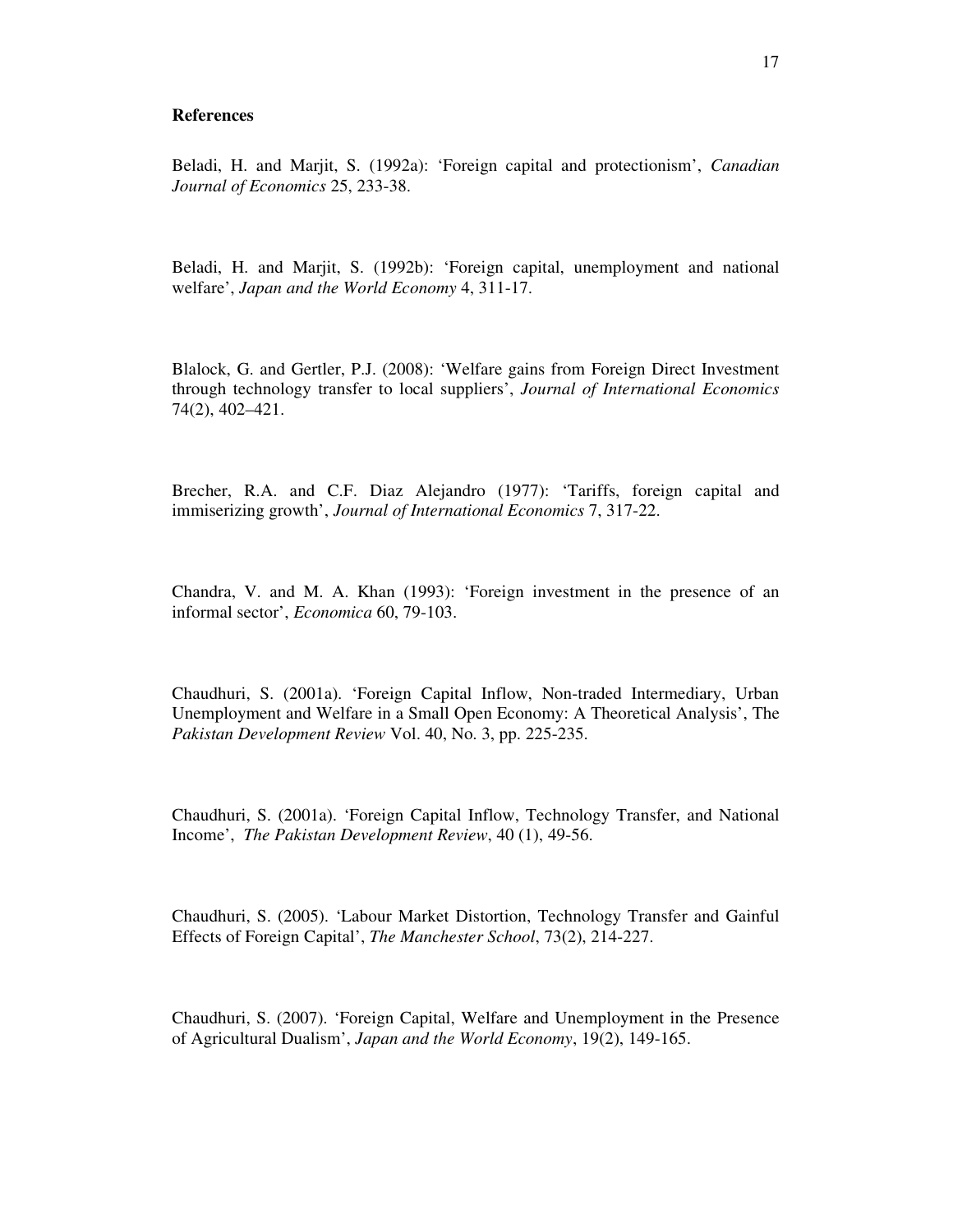Chaudhuri, S., Yabuuchi S. and Mukhopadhyay U. (2006). 'Inflow of Foreign Capital and Trade Liberalization in a Model with an Informal Sector and Urban Unemployment', *Pacific Economic Review*, 11, 87-103.

Glass, A.J. and Saggi, K. (2002): 'Multinational Firms and Technology Transfer', The Scandinavian Journal of Economics 104(4), 495–513.

Grinols, E. (1991): 'Unemployment and foreign capital: the relative opportunity costs of domestic labour and welfare', *Economica* 58, 107-21.

Gupta, M.R. (1997): 'Foreign capital and informal sector: comments on Chandra and Khan', *Economica* 64.

Harris, J. R. and Todaro, M. (1970): 'Migration, unemployment, and development: a two-sector analysis', *American Economic Review* 60, 126-142.

Khan, M. A. (1982): 'Tariffs, foreign capital and immiserizing growth with urban unemployment and specific factors of production', *Journal of Development Economics* 10, 245-56.

Marjit, S. and Beladi, H. (1997). 'Protection and Gainful Effects of Foreign Capital', *Economics Letters*, Vol. 53, pp. 311-326.

Markusen, J.R. (1995). 'The Boundaries of Multinational Enterprises and the Theory of International Trade', *Journal of Economic Perspectives*, Vol. 9, pp. 169-189.

Markusen, J.R. (2002). *Multinational Firms and the Theory of International Trade*, Cambridge: MIT Press.

Markusen, J.R. and Venables, A.J. (2002): 'Foreign direct investment as a catalyst for industrial development', European Economic Review 43(2), 335–356.